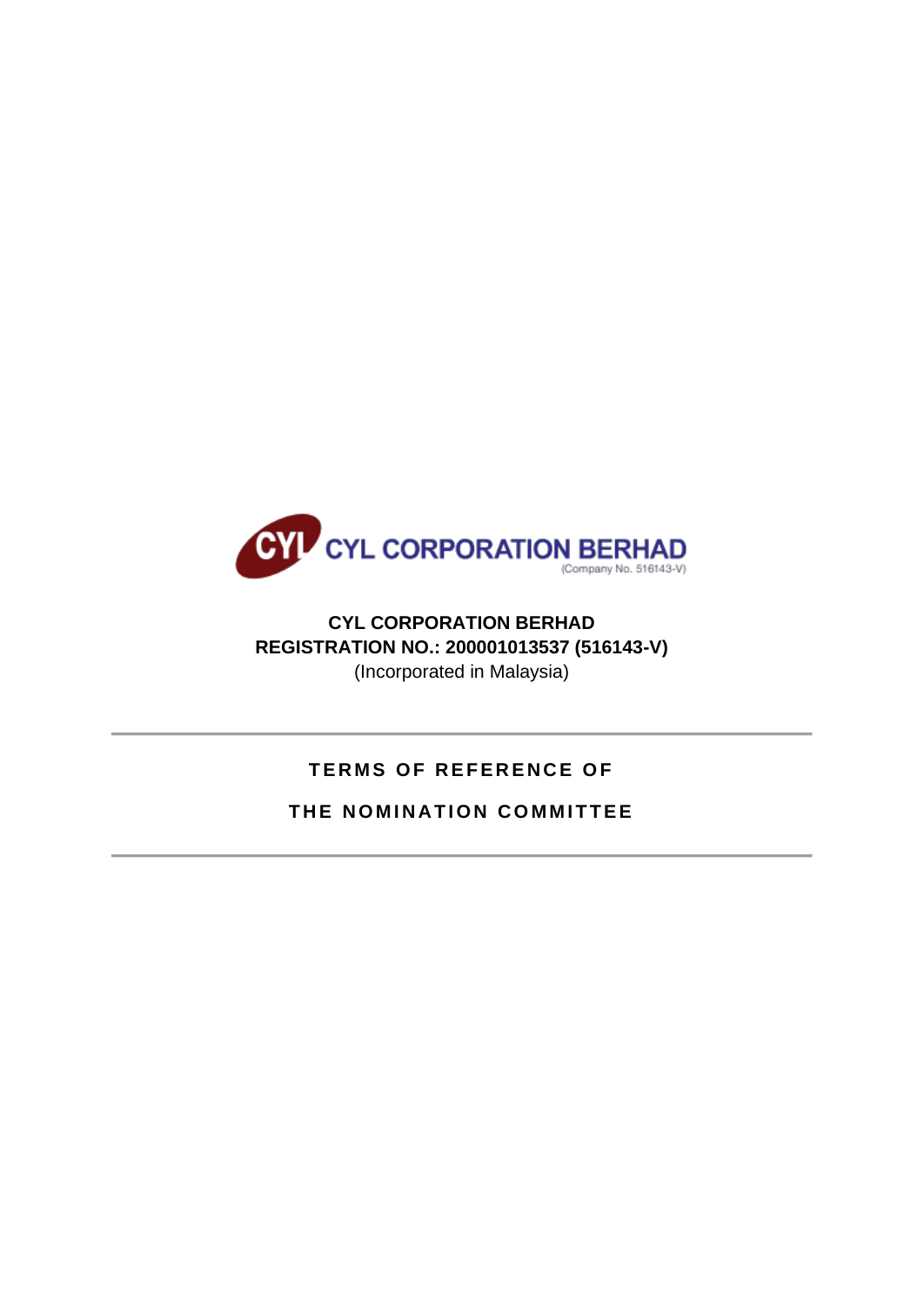

## **TERMS OF REFERENCE OF THE NOMINATION COMMITTEE ("THE NC")**

## **A. COMPOSITION OF THE NC**

- (1) The NC shall be appointed by the Board of Directors of the Company ("Board") and shall consist of not less than two (2) members comprising exclusively of Non-Executive Directors, a majority of whom must be independent.
- (2) The members of the NC shall elect a Chairman among themselves. The Chairman of the NC shall be an Independent Non-Executive Director or the Senior Independent Non-Executive Director.
- (3) Where the members of the NC for any reason are reduced to less than two (2), the Board shall, based on the recommendation of the NC, within three (3) months from the occurrence of the event, appoint such number of new members as may be required to make up the minimum number of two (2) members.

## **B. SECRETARY**

The Company Secretary of the Company or such substitute as appointed by the Board or NC from time to time shall act as the Secretary of the NC.

## **C. DUTIES AND RESPONSIBILITIES OF THE NC**

The duties and responsibilities of the NC shall include the following:-

- (a) Ensure that the composition of the Board is refreshed periodically based on the strategies and results of the Board evaluation and performance (including knowledge and skill sets required to perform its oversight role in relation to the sustainability management).
- (b) Assess and recommend to the Board, Directors to fill the seats on Board Committees.
- (c) Identify, assess and recommend to the Board, the candidature of new Directors (whether proposed by the Board or nominated the members of the Company).

The NC may use a variety of approaches and sources to identify the most suitable candidates for board position such as recommendation from existing Board members, Senior Management, major shareholders, sourcing from directors' registry, open advertisements or engaging professional recruitment firms.

In making its recommendations, the NC shall ensure that the appointment of Directors is based objective criteria and merit, with due regard given to the following:-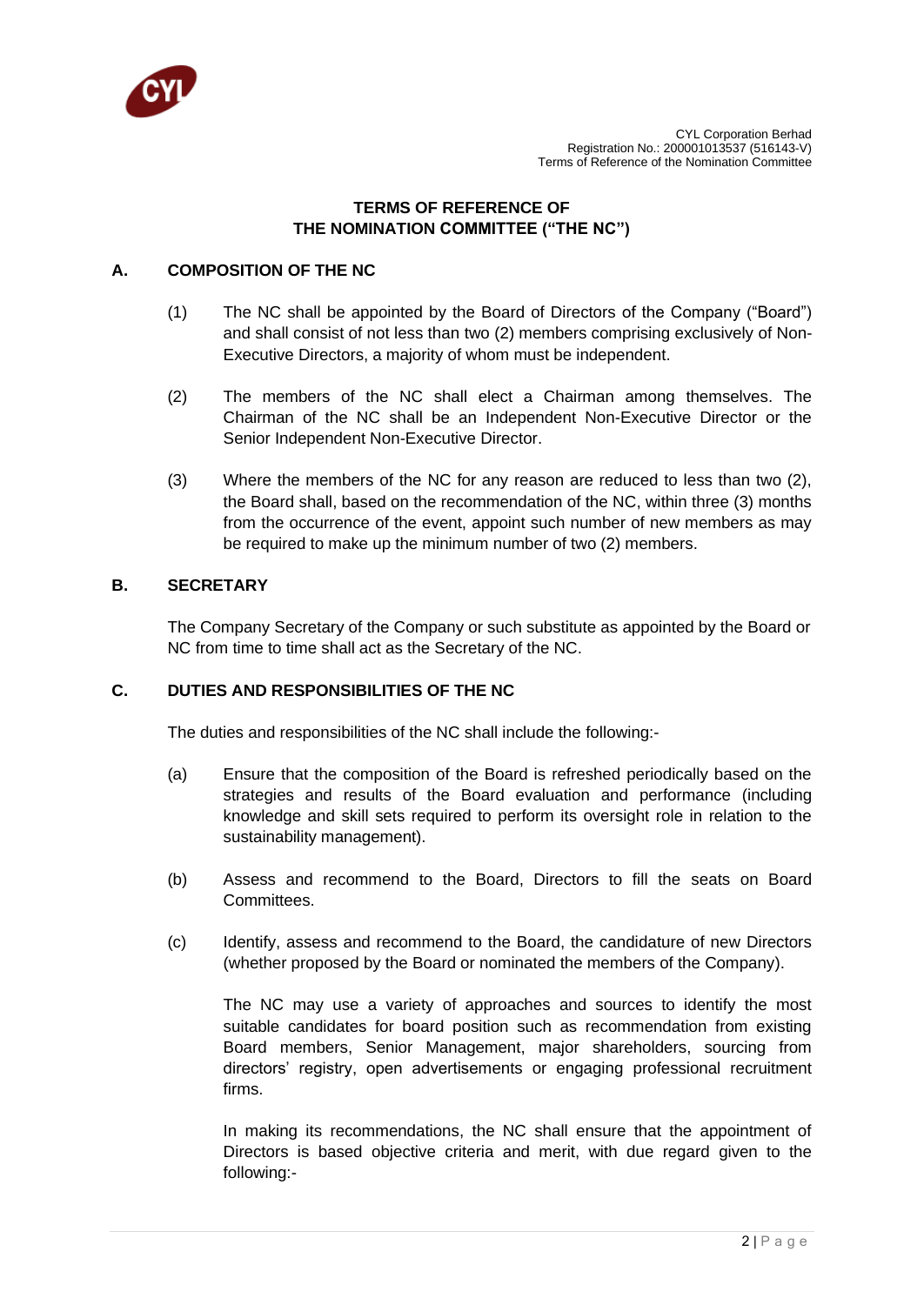

- (i) skills, expertise, experience, age, cultural background and gender to achieve boardroom diversity;
- (ii) professionalism and track record;
- (iii) existing board positions held by the candidate including boards of nonlisted companies in order to ensure the candidate's ability to devote sufficient time commitment to serve the Board effectively;
- (iv) contribution and performance;
- (v) character, integrity, ability to lead by example, competence and reputation;
- (vi) ability to understand financial statements and form a view on the information presented;
- (vii) any conflict or potential conflict of interest situation, whether the candidate has any business, family or other special relationship within or outside of the Group that could affect the execution and discharge of his/her role as Director of the Company;
- (viii) in the case of candidates for the position of Independent Non-Executive Director, the NC shall evaluate the candidate's ability to discharge his/her duties and responsibilities as are expected from an Independent Non-Executive Director; and
- (ix) such other criteria as may be deemed fit by the NC.

If the selection of candidates is based on recommendations made by Board members, Management or major shareholders, the NC shall explain why these sources suffice and other sources were not used.

Any appointment that may cast doubt on the integrity and governance of the Company should be avoided.

- (d) Develop the criteria for assessing the independence of Independent Non-Executive Directors.
- (e) Develop and review the criteria to be used in the annual assessment of the Board, Board Committees and Directors.
- (f) Review the Board's policies and procedures for the selection of Board members.
- (g) Recommend to the Board, the protocol for accepting new directorships.
- (h) Ensure the appointment of Senior Management is based on objective criteria, merit and with due regard for diversity in skills, experience, age, cultural background and gender.
- (i) Review the tenure of each Director annually.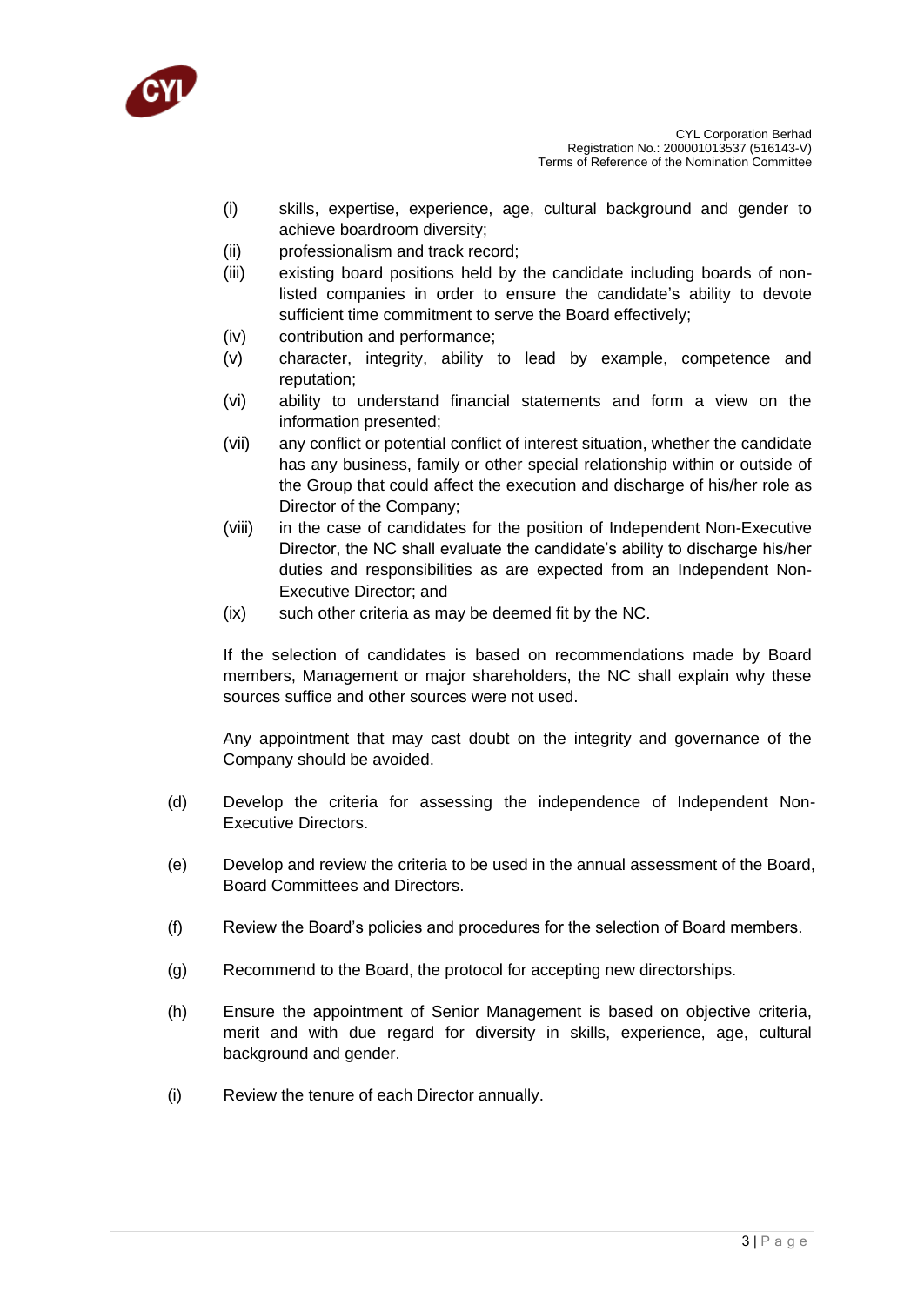

- (j) Review and recommend to the Board whether Directors who are retiring by rotation should be put forward for re-election and ensure the re-election shall be contingent on satisfactory evaluation of the Director's performance and contribution to the Board.
- (k) Review the term of office and performance of all the Board Committees and each of their members annually to determine whether they have carried out their duties in accordance with the respective Terms of Reference.
- (l) Assess annually, the effectiveness of the Board and Board Committees.
- (m) Assess annually, the individual Directors. The annual assessment should include an evaluation of their:-
	- (i) will and ability to critically challenge and ask the right questions;
	- (ii) character and integrity in dealing with potential conflict of interest situations;
	- (iii) commitment to serve the Company, due diligence and integrity; and
	- (iv) confidence to stand up for a point of view.
- (n) Review the NC's own performance annually and present the results of the evaluation to the Board.
- (o) Assist the Board in undertaking an annual assessment of the independence of Independent Non-Executive Directors.

Where there is an Independent Non-Executive Director whose term will exceed/has exceeded the nine (9)-year tenure, the NC shall justify the recommendation to retain the Independent Non-Executive Director after the ninth (9th) year to the Board for consideration.

- (p) Ensure performance evaluations of the Board and Senior Management include a review of their performance in addressing the Company's material sustainability risks and opportunities.
- (q) Deliberate on matters relating to the continuation in office of any Director at any time, including the suspension or termination of the services of any Executive Director as an employee of the Company or its subsidiaries subject to the provisions of the law and the service contract.
- (r) Establish and ensure there is a plan and diverse pipeline for succession at Board level.
- (s) Ensure that Senior Management has the necessary skills and experience and there are measures in place to provide for orderly succession.
- (t) Facilitate board induction for newly appointed Directors.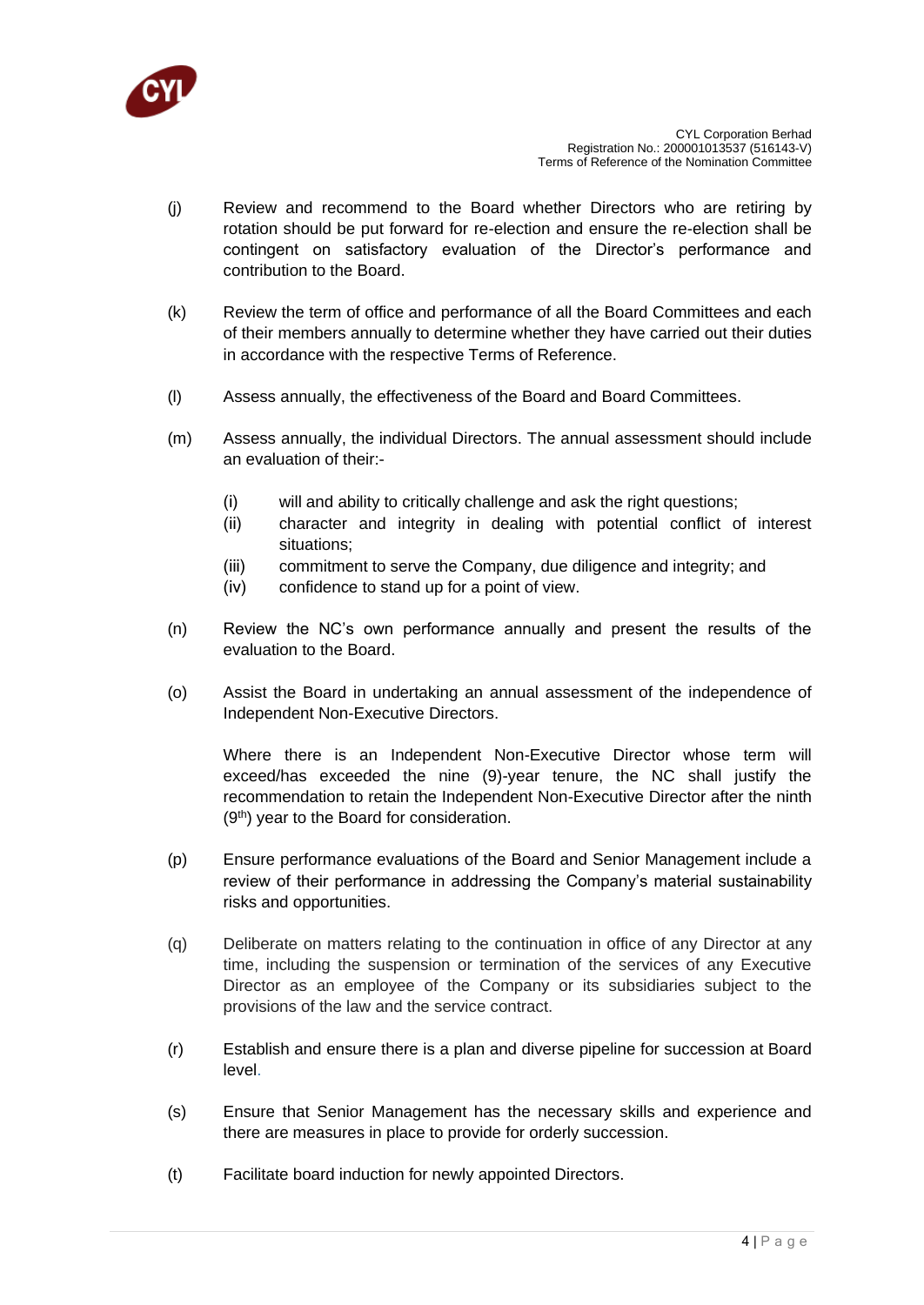

- (u) Assist the Board in identifying suitable training programs for Directors to ensure they keep abreast with the developments in the industry and regulatory changes, including sustainability issues relevant to the Group's business.
- (v) Facilitate the establishment and achievement of diversity policies and targets, including gender diversity for Board and Senior Management.
- (w) Consider other matters as may be directed by the Board from time to time.

## **D. MEETING PROCEDURES**

#### (1) **Quorum**

In order to form a quorum for the meeting, there shall be at least two (2) members present, one of whom must be an Independent Non-Executive Director.

If the Chairman of the NC is not present within fifteen (15) minutes of the time appointed for holding the same or is unable/unwilling to chair the meeting, the NC members present shall elect one (1) of their number of whom is an Independent Non-Executive Director to be the Chairman of the meeting.

#### (2) **Frequency of Meetings**

The NC shall meet at least once in each financial year. Additional meetings may be called as and when required.

#### (3) **Notice and Venue**

The Secretary, with the concurrence of the Chairman of the NC, shall be responsible for drawing up and circulating the agenda and the notice of NC meetings.

The notice of the NC meetings and meeting materials shall be circulated at least five (5) business days (or a shorter period where it is unavoidable) before each meeting to members of the NC.

The notice of every meeting shall be given in writing and served to the NC member either personally or by fax, e-mail, post, courier to his/her address in the Register of Directors or to the address provided by the NC member, as the case may be.

A NC meeting may be held at two (2) or more venues within or outside Malaysia using any technology that enables all NC members as a whole to participate for the entire duration of the meeting.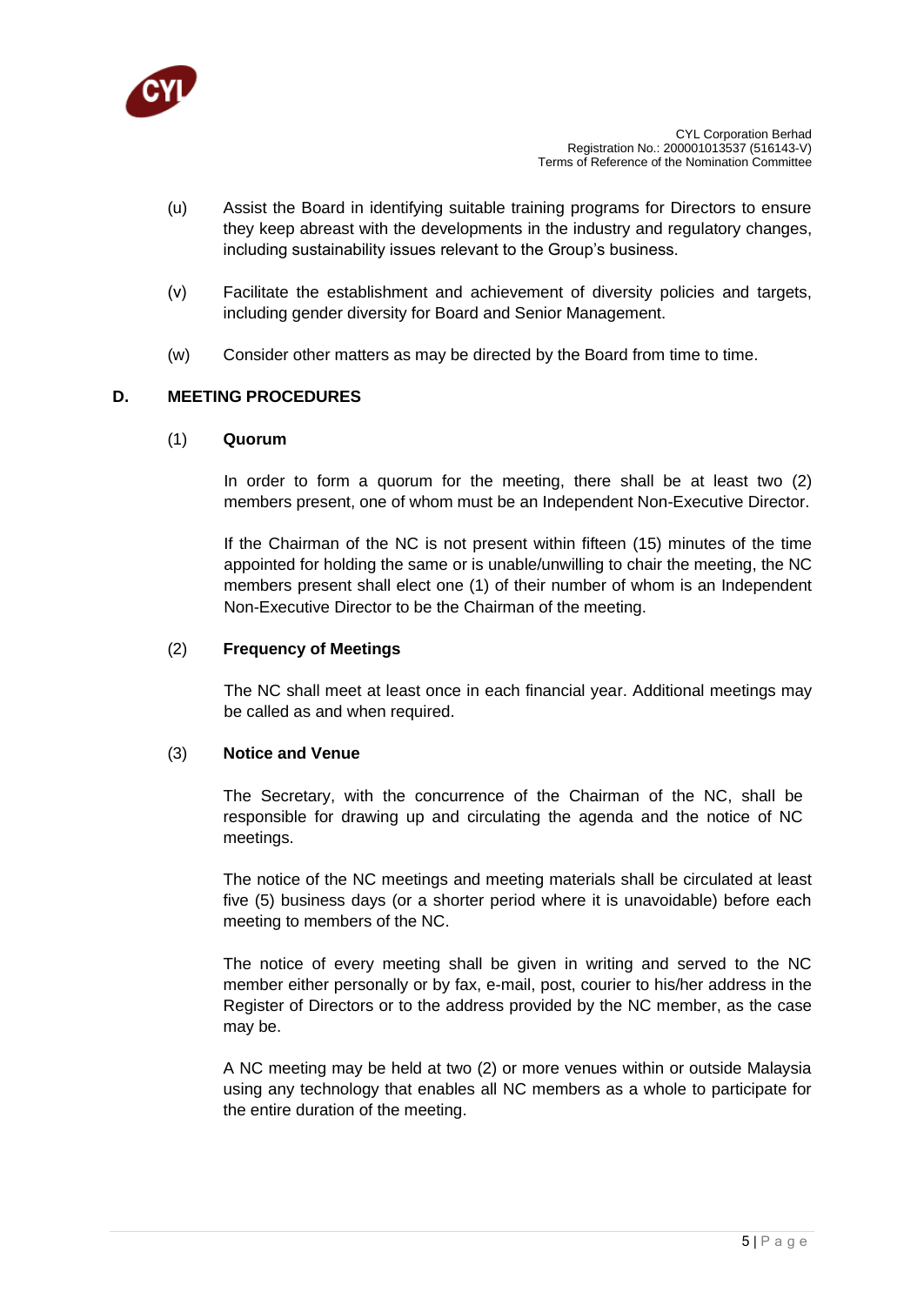

The technology to be used for the purpose of this paragraph must enable each NC member taking part in the meeting to communicate simultaneously with each of the other NC members and may include telephone, television, video conferencing, or any other audio and/or visual device which permits instantaneous communication.

A virtual NC meeting shall be deemed to be constitute provided the following conditions are met:-

- (a) all NC members for the time being entitled to receive notice of the NC meeting shall be entitled to receive notice of a virtual meeting. Notice of any such meeting shall be given by an appropriate form of technology (or in such other manner) as may be permitted by the Constitution of the Company; and
- (b) a NC member may not leave a virtual meeting by disconnecting from the technology used unless he/she has previously expressly notified the Chairman of the meeting of his/her intention to leave the meeting and a NC member shall be conclusively presumed to have been present and to have formed part of the quorum at all times during such a meeting until such notified time of his/her leaving the meeting.

The main venue of the meeting shall be the place where the Chairman is present or the Chairman of the meeting is present, if the meeting is not chaired by the Chairman.

#### (4) **Voting**

Each member of the NC is entitled to one (1) vote in deciding the matters deliberated in the meeting.

Questions arising at any meeting of the NC must be determined by a majority of votes of the members present, and in the case of an equality of votes, the Chairman has a second or casting vote. The Chairman shall not have a second or casting vote when only two (2) members (one of whom is the Chairman) form a quorum or when only two (2) members are competent to vote on the question at issue.

A NC member shall abstain from discussion or excuse himself/herself from the meeting when any matter which give rise to an actual or perceived conflict of interest situation for the NC member is being discussed.

#### (5) **Attendance at meetings**

The NC may extend an invitation to other Board members and Management to attend meetings as it deems necessary.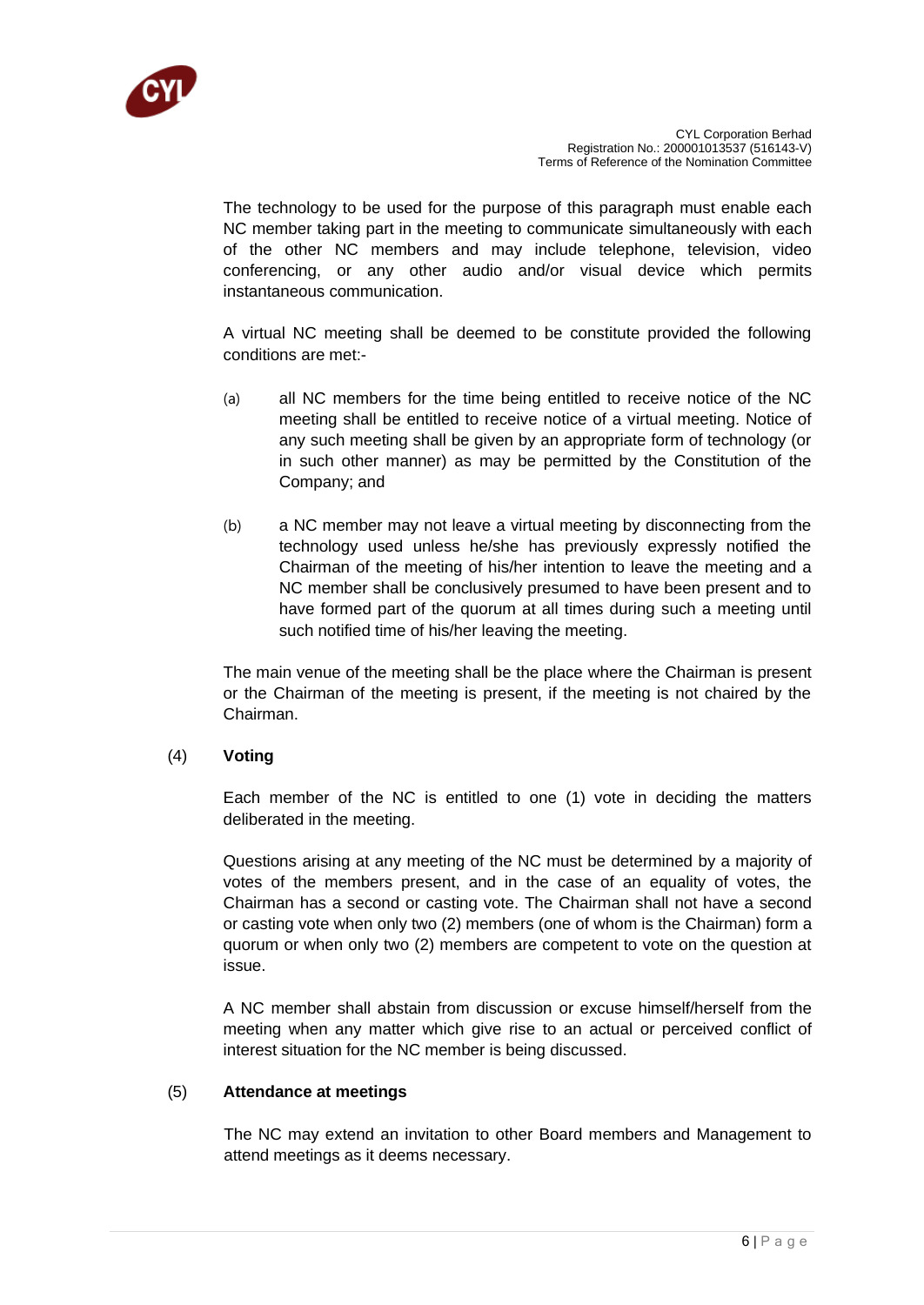

## **E. KEEPING AND INSPECTION OF MINUTES**

- (1) The Company shall cause minutes of all proceedings of the NC meetings to be entered in books kept for that purpose.
- (2) The minutes of the proceedings of meetings including virtual meetings shall be sufficient evidence of such proceeding and of the observance of all necessary formalities if it is certified as correct by the Chairman of the meeting or the next succeeding meeting. The minutes of all NC meetings shall be circulated to members of the Board.
- (3) The books containing the minutes of proceedings of the NC meetings shall be kept at the Registered Office or any other place as may be determined by the Board and shall be open for inspection by any NC member or Board member.

## **F. WRITTEN RESOLUTIONS OF THE NC**

- (1) The NC may pass a resolution by way of a written resolution. A written resolution that is signed by a majority of the NC members shall be valid and effectual as if it were a resolution duly passed at a NC meeting duly convened and held.
- (2) Any such document may be accepted as sufficiently signed by a NC member if transmitted to the Company by any technology purporting to include a signature and/or an electronic or digital signature by the NC member and may consist of several documents in like form, each signed by one (1) or more NC members.

## **G. POWER AND AUTHORITY OF THE NC**

The NC is authorised by the Board to:-

- (a) have the resources which the NC requires to perform its duties;
- (b) have full and unrestricted access to any information and documents of the Company or the Group which is required in the discharge of its duties;
- (c) seek external professional advice at the expense of the Company if the NC considers this necessary in the discharge of its responsibilities and invite persons with relevant expertise and knowledge to attend its meetings where deemed necessary; and
- (d) have access to advice and services of the Company Secretary.

## **H. REPORTING AND OPERATION OF THE NC**

(1) The Chairman of the NC shall report formally to the Board on its proceedings after each NC meeting on all matters within its duties and responsibilities and present the recommendations of the NC to the Board accordingly.